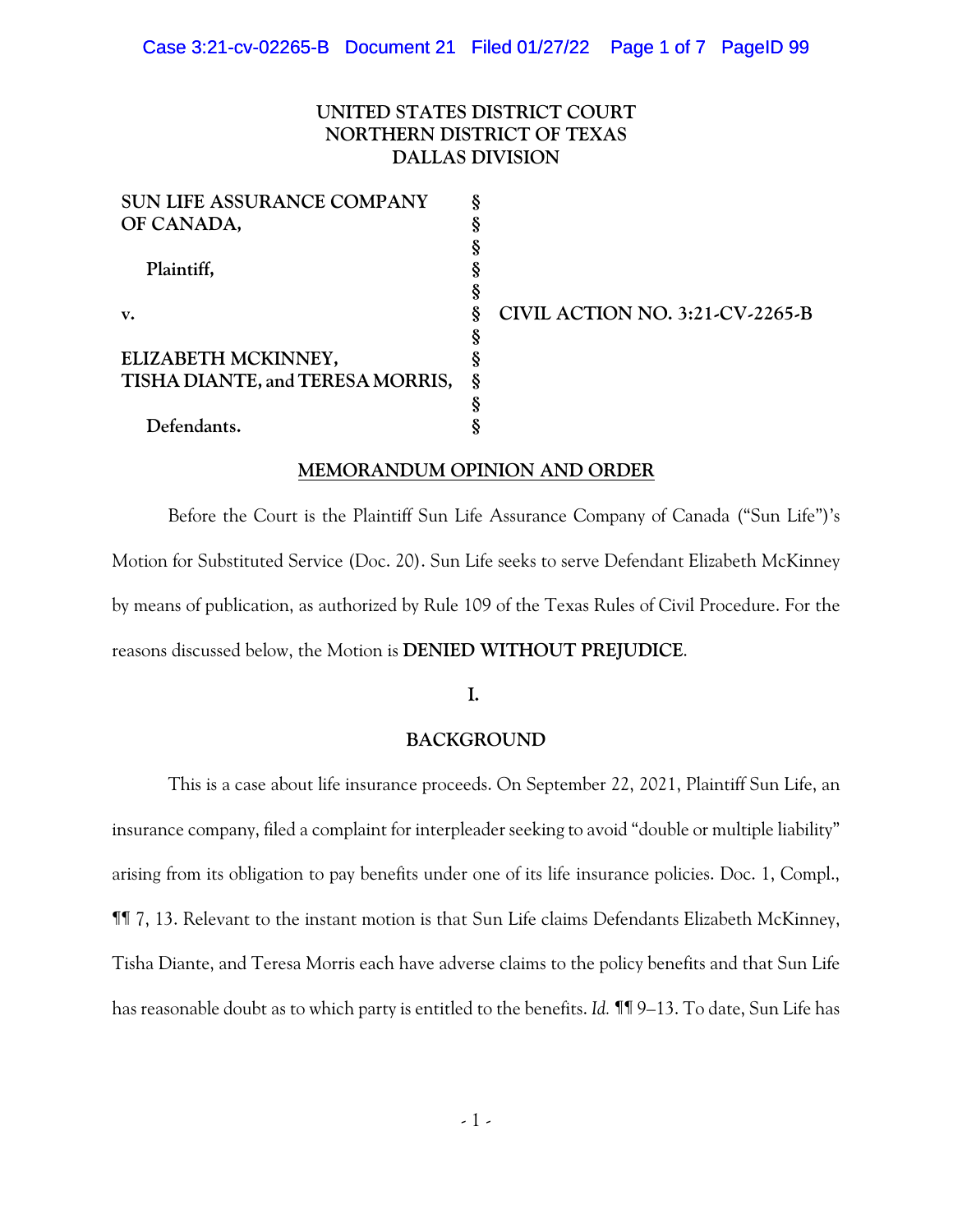### Case 3:21-cv-02265-B Document 21 Filed 01/27/22 Page 2 of 7 PageID 100

served Diante and Morris, but has yet to serve McKinney. *See* Doc. 9, Executed Summons (Diante); Doc. 12, Exec. Summons (Morris).

On January 11, 2022, Sun Life moved the Court to serve McKinney by substituted service, attaching to its motion the affidavit of its process server, Donna Jo King. Doc. 13, Mot. Sub. Serv.<sup>1</sup>; Doc. 13-1, King Aff. In her affidavit, King states that she was instructed to deliver "a Summons and Complaint for Interpleader . . . to Elizabeth McKinney at 414 Meadow Lark[,] Duncanville, TX 75137." Doc. 13-1, King Aff., 1. King attempted service at this address but found that the house on the property was vacant and being sold. *Id.* She then located another address for McKinney at 2976 Eric Lane, Farmers Branch, TX 75234, which she avers was confirmed by Dallas Central Appraisal District records. *Id.* King recounts attempting service at the Eric Lane address on four separate occasions, but each time no one answered the front door. *Id.*

Based on King's affidavit, the Court granted Sun Life's motion to serve McKinney by posting the required documents to the front door of the Eric Lane address. *See* Doc. 14, Order. Additionally, the Court granted Sun Life an extension of time to serve McKinney, ordering that service be effectuated by January 26, 2021. *Id.* 

On January 19, 2021, Sun Life filed the instant motion seeking to serve McKinney by publication pursuant to Texas Rule of Civil Procedure 109, again attaching King's affidavit. Doc. 20, Mot.; Doc. 20-1, King Aff., 4. In its motion, Sun Life avers that it attempted to serve McKinney by posting pursuant to the Court's Order, but that it was informed by the resident at the Eric Lane address "that she was not the 'Elizabeth McKinney' identified in the [c]omplaint." Doc. 20, Mot., ¶ 2. Additionally, Sun Life states that Defendant Diante is unaware of McKinney's location and that

 $1$  To avoid confusion, the Court cites to Sun Life's first motion for substituted service as "Mot. Sub. Serv." and its pending motion for substituted service as "Mot."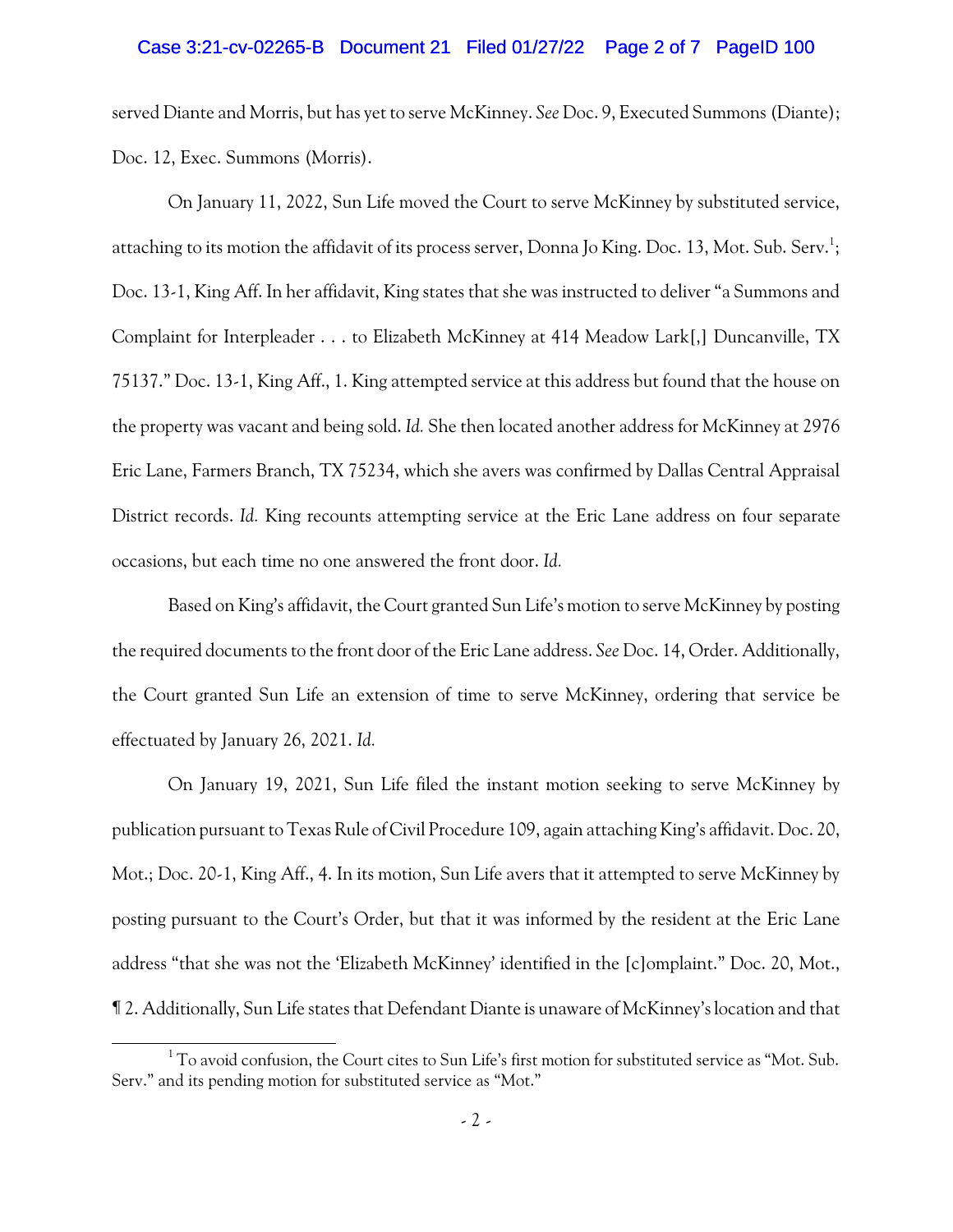the above referenced "attempts at service follow[ed] Sun Life and its counsel's own extensive efforts to contact [McKinney] prior to and after filing its Complaint for Interpleader."*Id.* For these reasons, Sun Life contends that service by publication is warranted. *Id.* ¶¶ 6–7. The Court reviews Sun Life's motion below.

**II.**

# **LEGAL STANDARD**

The Federal Rules of Civil Procedure authorize serving an individual in accordance with state

law. Fed. R. Civ. P. 4(e)(1). Rule 109 of the Texas Rules of Civil Procedure provides for citation by

publication as follows:

When a party to a suit, his agent or attorney, shall make oath that the residence of any party defendant is unknown to affiant, and to such party when the affidavit is made by his agent or attorney, or that such defendant is a transient person, and that after due diligence such party and the affiant have been unable to locate the whereabouts of such defendant . . . , the clerk shall issue citation for such defendant for service by publication. In such cases it shall be the duty of the court trying the case to inquire into the sufficiency of the diligence exercised in attempting to ascertain the residence or whereabouts of the defendant . . . before granting any judgment on such service.

Tex. R. Civ. P. 109.

Courts have noted that "[s]ervice by publication is the method of notice which is least calculated to bring to the potential defendant's attention the pendency of a judicial action." *In re Marriage of Peace*, 631 S.W.2d 790, 794 (Tex. App.—Amarillo 1982, no writ). Thus, "[t]he trial court . . . has a mandatory duty to inquire into the sufficiency of the diligence exercised in attempting to ascertain the residence or whereabouts of the defendant." *Id.* at 792 (citing *Wilson v. Rogers*, 343 S.W.2d 309, 323 (Tex. Civ. App.–Houston 1961, writ ref'd n.r.e.)); *see* Tex. R. Civ. P. 109; *Manley v. Parsons*, 112 S.W.3d 335, 338 (Tex. App.–Corpus Christi 2003, pet. denied). The burden is on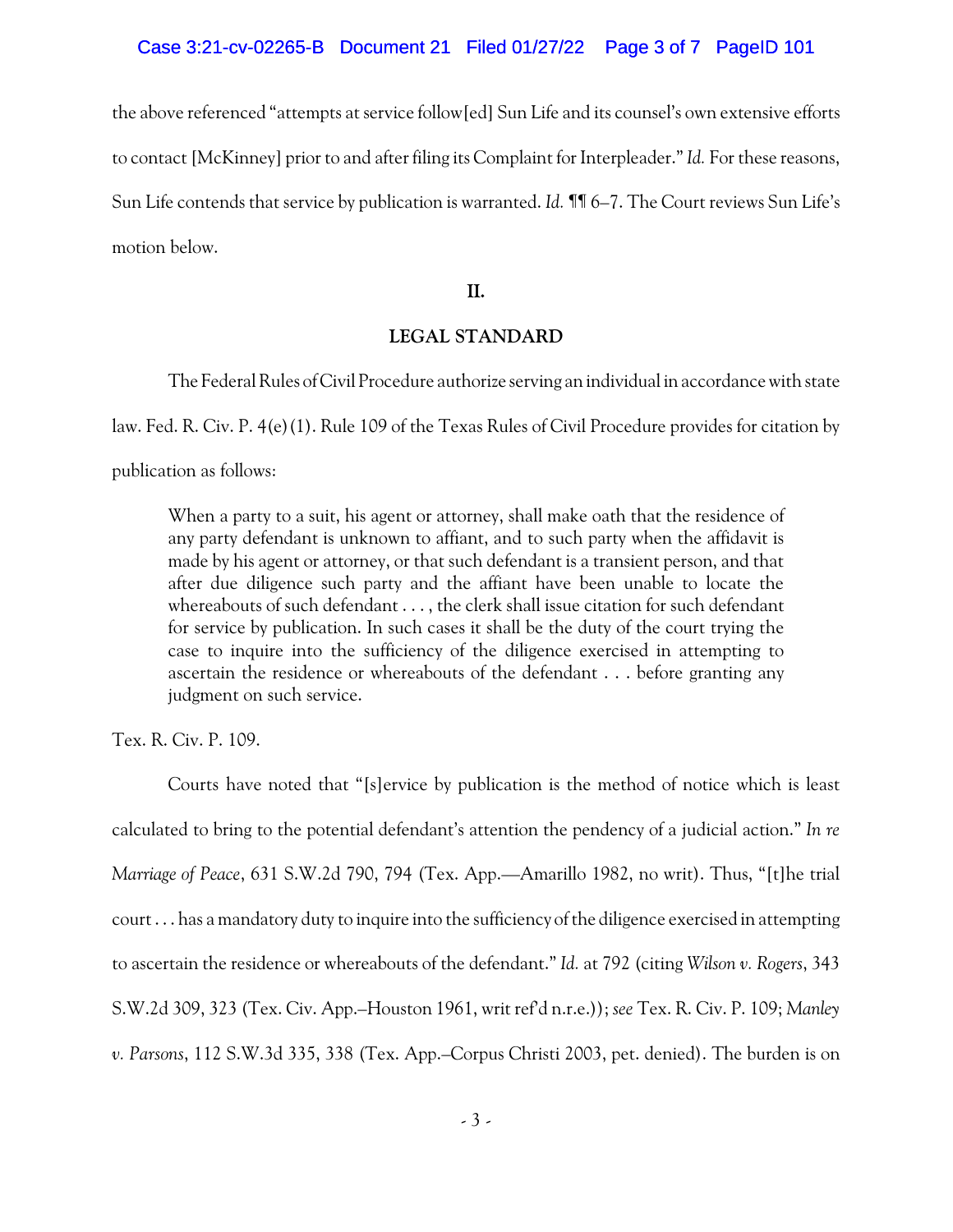### Case 3:21-cv-02265-B Document 21 Filed 01/27/22 Page 4 of 7 PageID 102

the moving party "to prove a reasonably diligent search was made to locate or effectively serve" the defendant. *Wilmington Tr. Co. v. Pruitt*, 2015 U.S. Dist. LEXIS 166077, at \*4 (N.D. Tex. Dec. 11, 2015) (citing *Robb v. Horizon Cmtys. Improvement Ass'n, Inc.*, 417 S.W.3d 585, 591 (Tex. App.—El Paso 2013)). A "diligent search" includes making "inquiries that someone who really wants to find the defendant would make, and diligence is measured not by the quantity of the search but by its quality." *In re E.R.*, 385 S.W.3d 552, 565 (Tex. 2012).

#### **III.**

## **ANALYSIS**

As a threshold matter, the Court notes that its inquiry into reasonable diligence under Texas Rule of Civil Procedure 109 is focused on the content of *affidavits*. *See* Tex. R. Civ. P. 109; *White v. Kaufman Cnty.*, 2009 WL 1383365, at \*1 (N.D. Tex. May 14, 2009) ("While some of these topics are mentioned in the body of the motion, they are not included in an affidavit as required by the rule . . . ."); *Richardson v. Univ. of Tex. Sys.*, 2019 WL 2329322, at \*6 (W.D. Tex. May 31, 2019) (noting the plaintiff's failure to "provide[] the affidavit required by the Texas rules"). Here, the only affidavit provided in support of Sun Life's motion is King's. *See* Doc. 20-1, King Aff.; Doc. 20, Mot. And the only efforts to locate McKinney described in the King affidavit were King's. *See* Doc. 20-1, King Aff., 1. Thus, the remainder of Sun Life's efforts—described in the body of its motion—are "not included in an affidavit as required by [Texas Rule 109.]" *White*, 2009 WL 1383365, at \*1; *see* Doc. 20, Mot., ¶ 2. But irrespective of the form in which they are before the Court, the Court is not persuaded that Sun Life's efforts, as described, are sufficient to justify service by publication.

From King's affidavit and the body of Sun Life's motion, the Court draws three facts or allegations evidencing Sun Life's efforts to locate McKinney: (1) the "confirmation" of McKinney's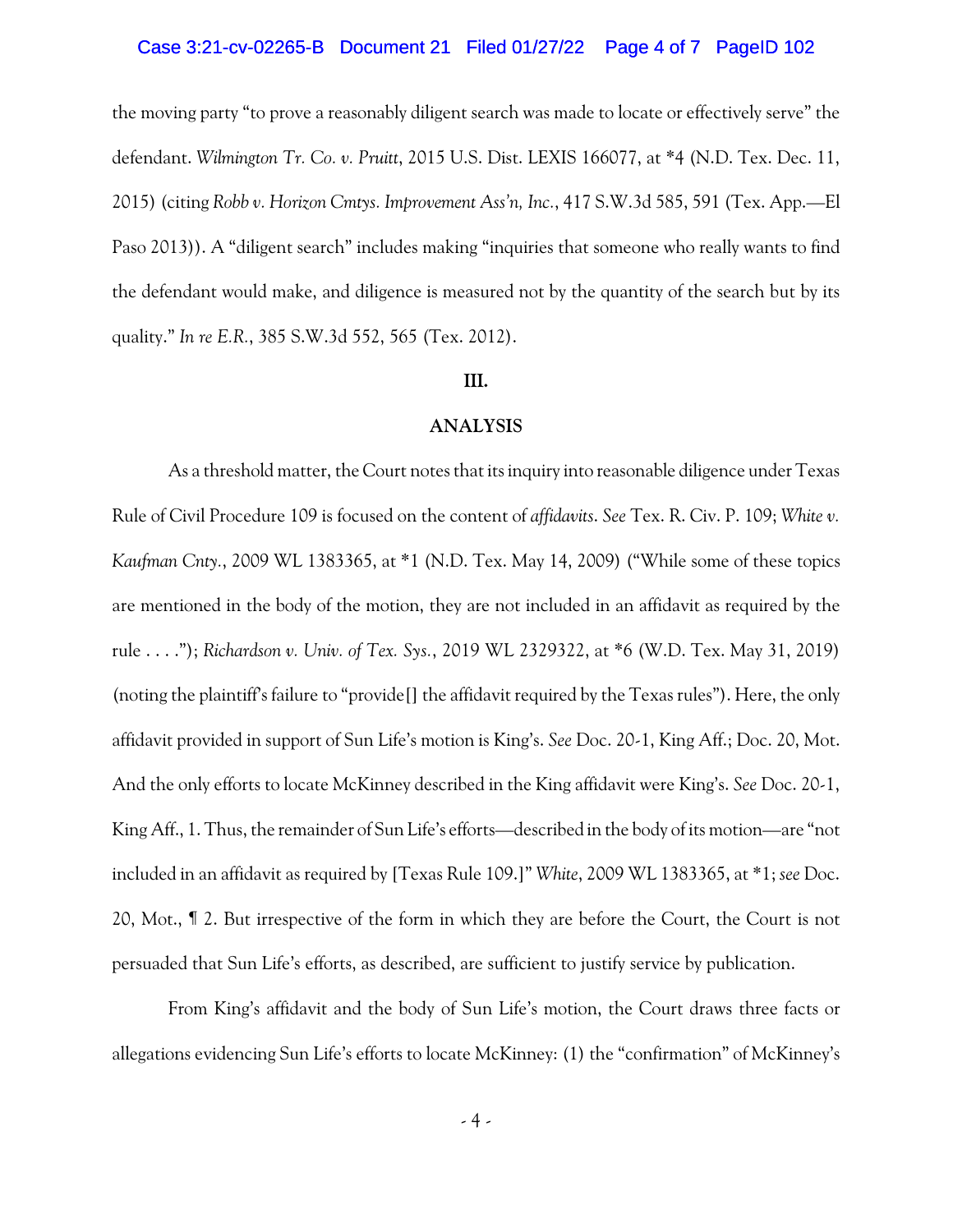### Case 3:21-cv-02265-B Document 21 Filed 01/27/22 Page 5 of 7 PageID 103

location at the Eric Lane address by Dallas Central Appraisal District records described in King's affidavit; (2) the inquiry with Diante implied by Sun Life's contention in its motion that Diante is unaware of McKinney's location; and (3) Sun Life's global statement in its motion that it and its counsel made other "extensive efforts to contact McKinney." *See* Doc. 20-1, King Aff., 1; Doc. 20, Mot., ¶ 2. As explained below, the Court finds none of these sufficient to prove that Sun Life has made a reasonably diligent search for McKinney.

First, the Court finds that King's statement in her affidavit that the Eric Lane address "was confirmed by the Dallas Central Appraisal District" is not sufficient alone to prove a reasonably diligent search. Doc. 20-1, King Aff. While searching appraisal district records is some evidence of reasonable diligence, *see e.g.*, *Wells Fargo Bank, N.A. v. Elliot*, 2019 WL 1208998, at \*1 (W.D. Tex. Mar. 14, 2019), these searches are inherently limited because a successful search requires that the defendant own property in the county covered by the database. For this reason, the Court is reluctant to conclude that "someone who really wants to find" McKinney would rely exclusively on Dallas County Appraisal District records. *See In re E.R.*, 385 S.W.3d at 565. Moreover, Sun Life's appraisal records search led it to the Eric Lane address, where the resident claims to be the wrong "Elizabeth McKinney." Doc. 20, Mot., ¶ 2. Without some evidence that Sun Life attempted to locate McKinney after determining that the Eric Lane address was incorrect, the Court cannot conclude that a single search of the Dallas Central Appraisal District's records is sufficient to constitute reasonable diligence. *See In re E.R.*, 385 S.W.3d at 565 ("[D]iligence is measured not by the quantity of the search by its quality."); *Pruitt*, 2015 U.S. Dist. LEXIS 166077, at \*4–5 ("Although[] quantity is not a factor to be considered, the quality of this single attempt has not eliminated other types of service or means to locate [the defendants].").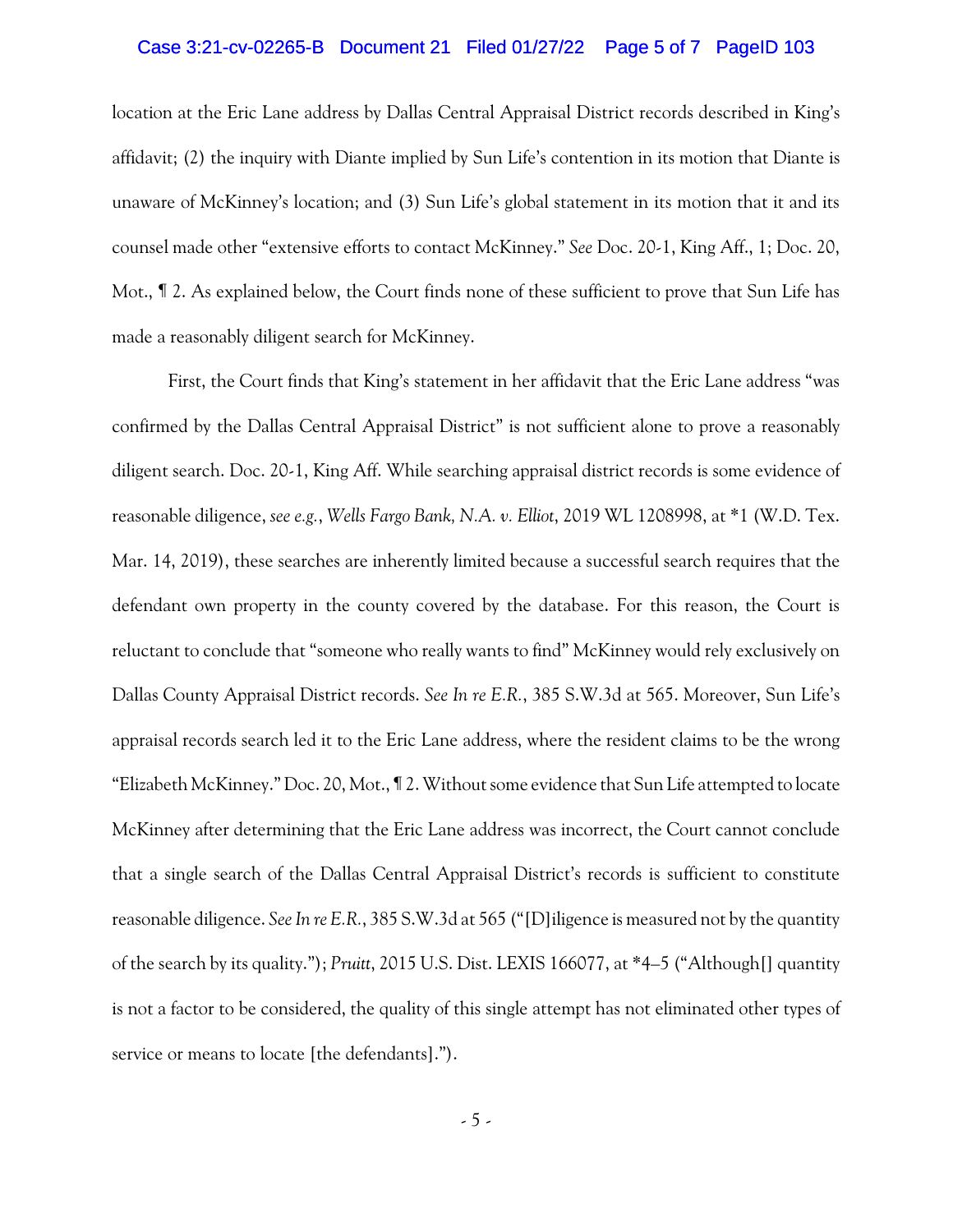### Case 3:21-cv-02265-B Document 21 Filed 01/27/22 Page 6 of 7 PageID 104

Second, the Court rejects that Sun Life's implied inquiry with Diante as to McKinney's whereabouts—even when combined with its appraisal records search—is sufficient to constitute a reasonably diligent search. There is nothing in the record explaining the relationship between Diante and McKinney or explaining why Diante would be a credible source of information as to McKinney's location. And Sun Life's complaint for interpleader is clear that the very basis for this suit is that Diante and McKinney have conflicting claims to life insurance policy benefits. *See* Doc. 1, Compl., ¶¶ 9–13 ; Doc. 20, Mot., 2 ("As set forth in the Complaint for Interpleaders, Elizabeth, Tisha and Teresa have adverse claims to the Plan Benefits."). Thus, even if properly presented in an affidavit, the Court is unconvinced that "someone who really wants to find" McKinney would rely on information provided by Diante. *See In re E.R.*, 385 S.W.3d at 565.

Finally, Sun Life's statement that it and its counsel have made "extensive efforts to contact [McKinney]"—evenif properly presented in an affidavit—fails to provide enough detail for the Court to conclude that Sun Life's search was reasonably diligent. *See Longoria v. Exxon Mobil Corp.*, 2016 WL 4013793, at \*8 (Tex. App.—San Antonio, July 27, 2016, pet. denied) ("Substituted service may not properly issue on a motion supported by an affidavit that is conclusory or otherwise insufficient."); *see also Beach, Bait & Tackle, Inc., Store No. 2 v. Holt*, 693 S.W.2d 684, 686 (Tex. App.—Houston [14th Dist.] 1985, no writ) ("Mere statements of conclusion made by an officer that service was impractical is not sufficient to sustain the granting of substituted service.").

In sum, the Court finds that Sun Life has failed to show that service by publication under Texas Rule of Civil Procedure 109 is appropriate. While the Court does not discount Sun Life's attempts to serve McKinney at incorrect addresses, Sun Life has failed to offer a sufficiently detailed explanation—by affidavit—of its diligent efforts to locate McKinney.